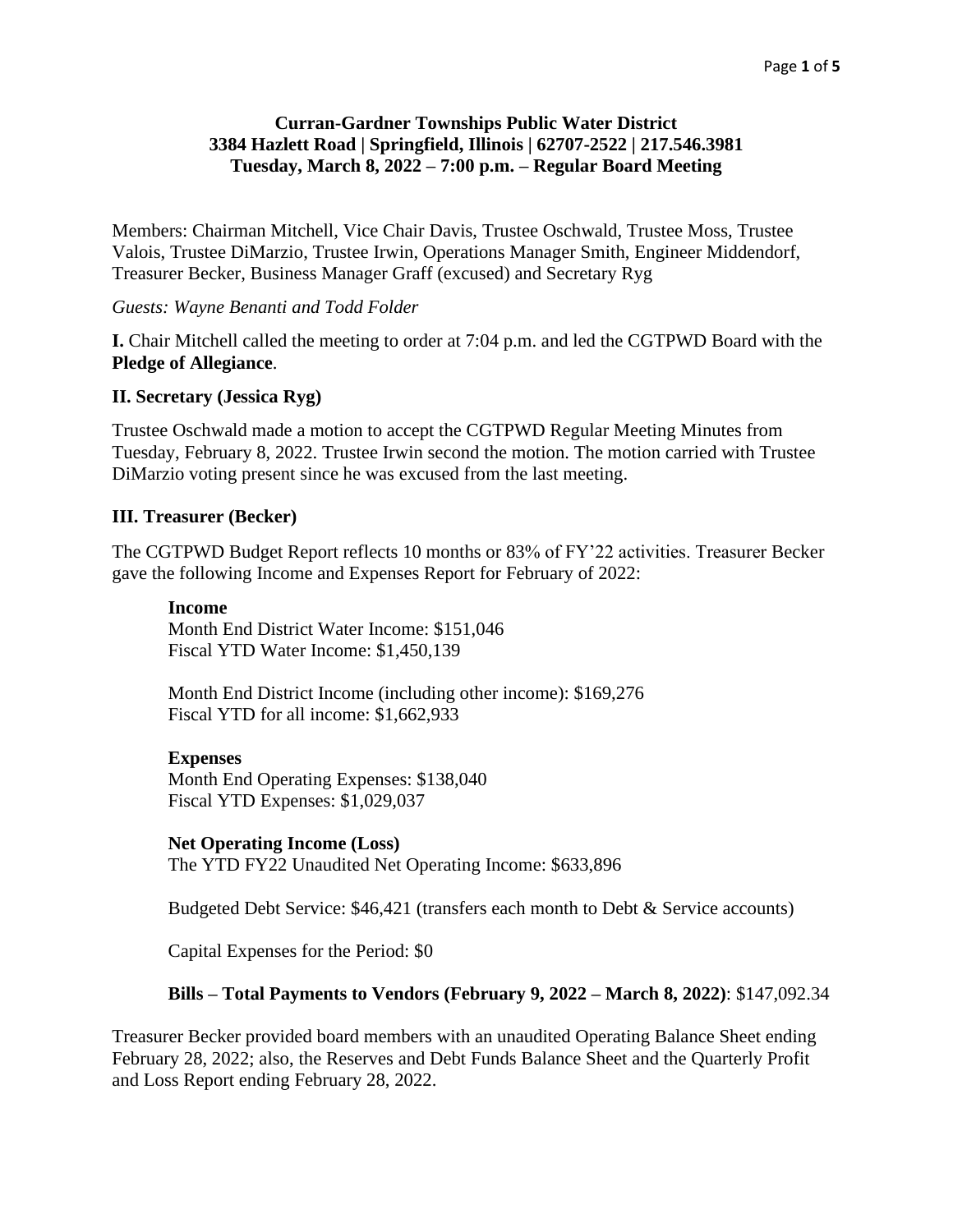Trustee Oschwald moved to accept the treasurer's reports pending audit. Trustee Moss second the motion.

Trustee Oschwald moved to pay the bills. Treasurer Valois second the motion. The motion carried.

## *(7:18 p.m.)*

## **IV. Operations Manager's Report (Aaron Smith)**

Water loss report for January 19, 2022 – February 17, 2022:

Amount of Treated Water Sent to Distribution System: 8,979,000 gallons (Note: This was a 29-day billing cycle.)

Amount of Water Billed to Customers: 8,020,900 gallons (includes bulk water sales)

Amount of Water Loss: 10.67%

Amount of Water Loss: 958,100 gallons

Amount of Water Loss by Gallons per Minutes: 22.94 gallons/minute

*Disclaimer: No water from CWLP, South Sangamon Water Commission or customer billings served by them had any bearing on the determinations made in this report.*

A Werner Road resident asked the District for a proposal to have water at his property. It was noted that the resident would need 1,500 ft. of pipe to access the water extended to his property. A cost estimate was provided to the resident.

The District purchased twenty-five meter pits.

The Illinois State Water Survey Well Inventory Report was completed and submitted to the Illinois Environmental Protection Agency (IEPA). This data will be summarized geographically by county and drainage basin as well as by the various water use and water source categories for the inclusion in the National Water Use Data System.

The fire hydrant located on Parkes Kinner Road was repaired.

A developer for the Sloan Crossing subdivision contacted the District regarding water service. In this subdivision (and Centennial Pointe Phase 2), the developer installed the taps from the main to the curb stop valve. The District will install the service lines, pits and meters when directed. Those specific tap fees were discussed by Trustees.

The Water Distribution System's Material Inventory Report was completed and submitted to the IEPA.

The electrical conduit needed for Well 7 was measured and ordered by electrician Joe Lee.

Edward Yoho of Fife Water Services was at the water treatment plant on Tuesday, March 8, to assist with the chemicals treatment trial.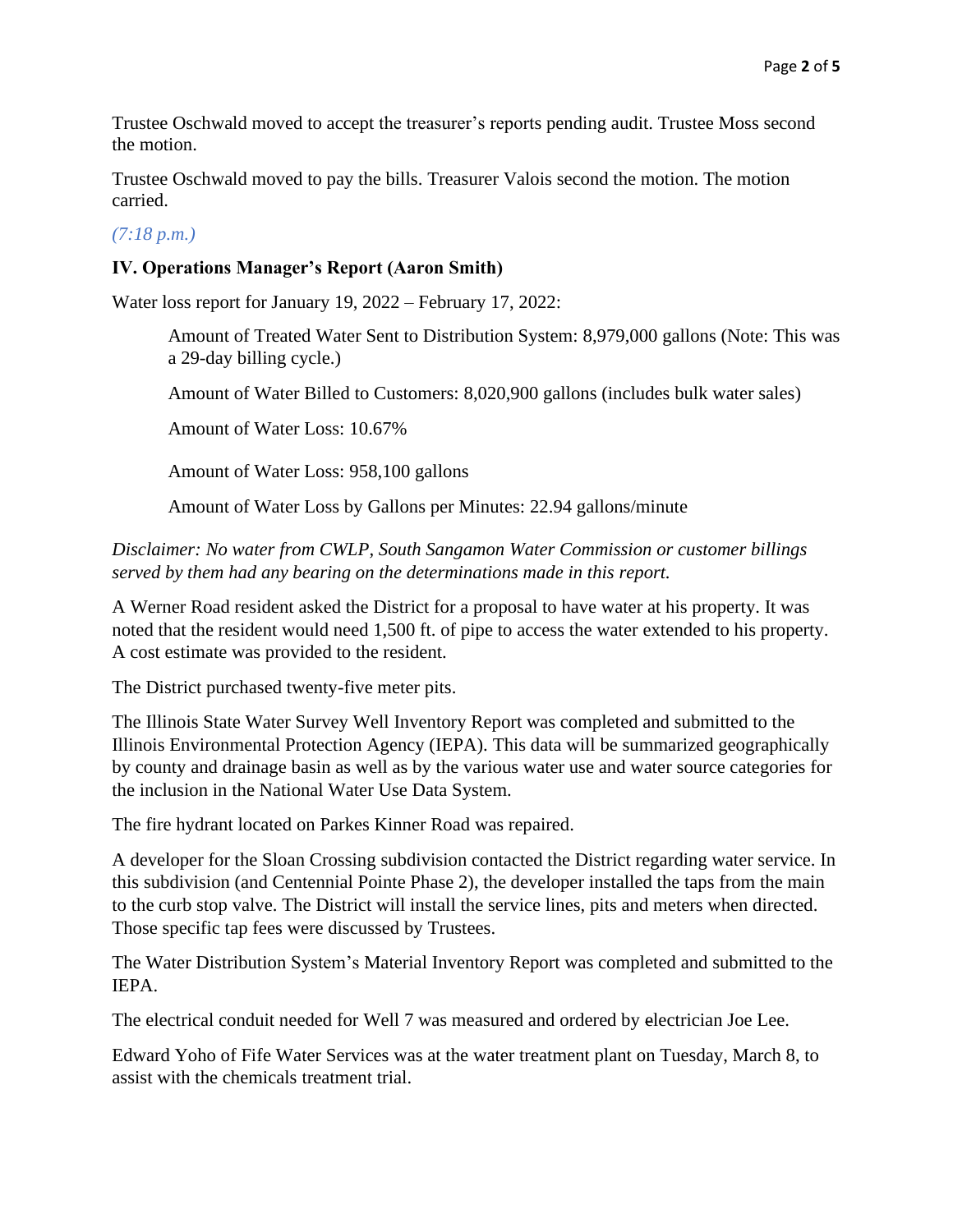Chairman Mitchell asked Operations Manager Smith to research how many additional meters are needed to complete the Sloan Crossing project. The goal is to purchase these meters before any future price increases occur since material prices only keep increasing.

## **V. Business Manager's Report (Cherril Graff)**

The Sangamon County Water Reclamation District (SCWRD) notified CGTPWD that effective May 1, 2022, they will increase their rates. The following will take place:

| <b>SCWRD Monthly Service Charge:</b>             | \$13.41 |
|--------------------------------------------------|---------|
| Plus Monthly Collection Fee (Retained by Biller) | \$1.00  |
| <b>Totally Monthly Charge</b>                    | \$14.41 |
| User Fee (per 1,000 Gallons)                     | \$8.29  |

Business Manager Graff will send notice to CGTPWD sewer customers included in the March and April billing. She also contacted Mary Bilyeu of Curran to see if there will be a rate change to the Curran Sewer charges.

There have been 893 Cellular Meters installed.

Specific customer requests were given to the CGTPWD Trustees for consideration regarding minimum usage and billing. It was the consensus of the Board to adhere with their original ordinance and policy as they have in the past.

# **VI. District Engineer's Report (Max Middendorf)**

Engineer Middendorf continues to work with CGTPWD field staff and electrician Joe Lee to solidify the electrical needs of Well 7. The most recent development is to centralize the power on the well field. This would be beneficial in scenarios of the SCADA sensing a power drop, then proper actions could be taken. The goal is to centralize multiple well needs for one power station, unlike existing wells that have separate power feeds.

Another goal of the wellfield is to build a usable road for passageway to the wells instead of a dirt path. This would ensure a more viable option than the current dirt road that is at the mercy of the weather.

2022 State Revolving Fund (SRF) Loan: This option continues to be discussed among Trustees and Engineer Middendorf. One of the upsides is that the SRF loan would have principle forgiveness on certain components on proposed project(s). Applicants are encouraged to structure their loan requests into smaller projects in order to maximize the most amount of "grant" money possible. The rehabilitation of the water tower could possibly qualify. There are two different parts of funding which encompass a.) clean water projects and b.) dirty water projects. The SRF loan agents anticipate funding over the next 5-years from the Federal government. The District agreed that the goal is to have a preliminary request for a SRF loan by June 1, 2022. More information visit [https://www2.illinois.gov/epa/topics/grants-loans/state](https://www2.illinois.gov/epa/topics/grants-loans/state-revolving-fund/Pages/default.aspx)[revolving-fund/Pages/default.aspx](https://www2.illinois.gov/epa/topics/grants-loans/state-revolving-fund/Pages/default.aspx) The following diagram better explains this opportunity: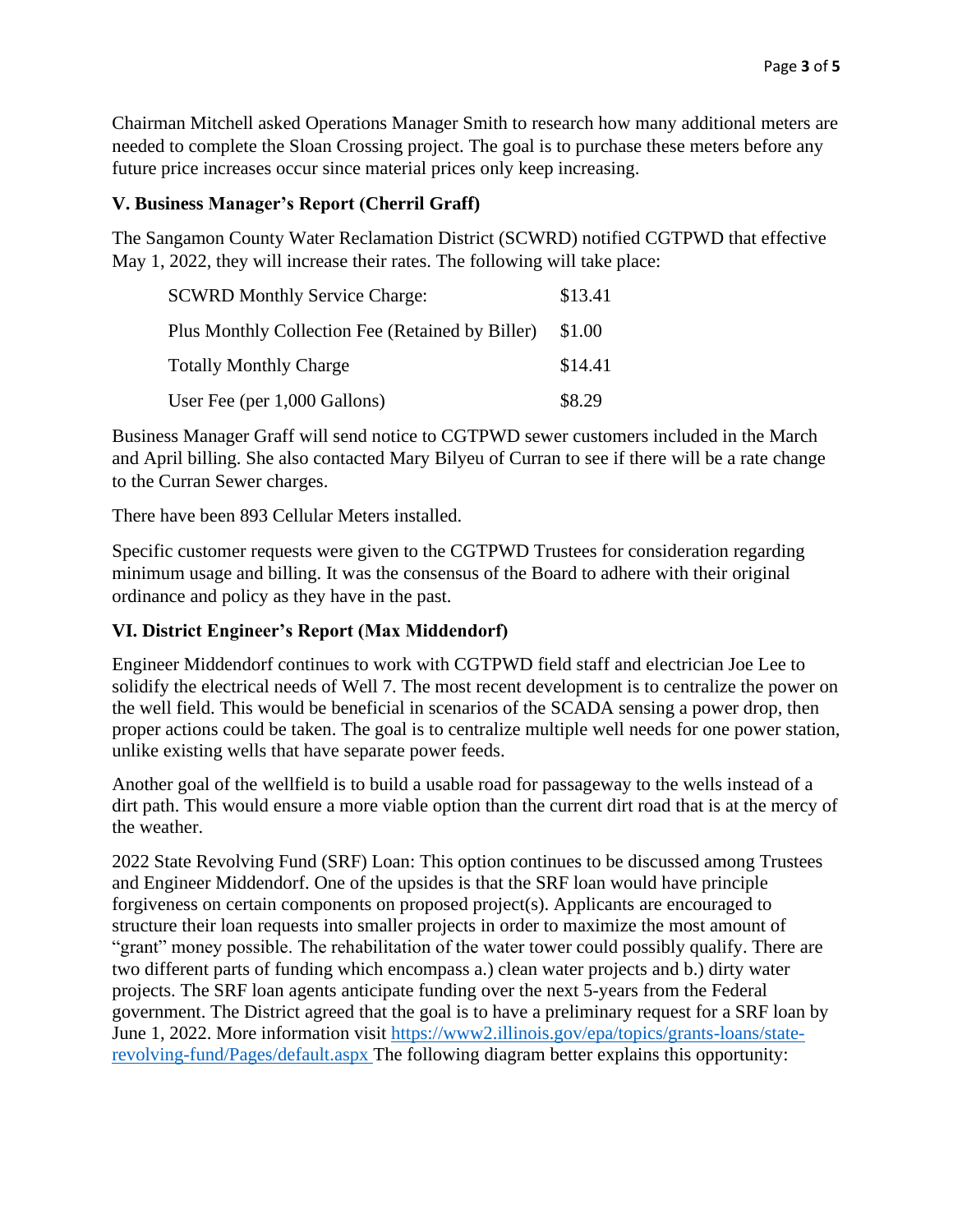

**VII. Guests –** n/a

# **VIII. Chair, Vice Chair and Committee Reports**

- A. Chair Chairman Mitchell is researching easements at Smith Road and Mill Street (Salisbury). The goal is to complete a loop that meets Franklin Street (Salisbury). Also Chairman Mitchell wished Business Manager Graff a speedy recovery. There are no update from City, Water, Light and Power (CWLP) on the Intergovernmental Agreement.
- B. Vice Chair Davis He asked Operations Manager Smith about property easements for Route 97.
- C. Finance (Trustee Oschwald  $&$  Trustee DiMarzio) There will be another budget meeting at 6:00 p.m. on Tuesday, March 22, 2002.
- D. Planning (Chairman Mitchell & Trustee Valois) n/a
- E. Personnel (Chairman Mitchell & Trustee Moss)  $n/a$
- F. Systems Oversight (Vice Chair Davis & Trustee Irwin) Vice Chair Davis asked Engineer Middendorf about excessive Propane usage and heat loss at the Plant. The idea of insulating the old Plant was discussed and Engineer Middendorf will research ideas.
- G. Policy and Procedures (Trustee Valois  $&$  Trustee Irwin) Trustee Valois continues to research the most cost-efficient options for revenue meters (water flow into sewer) and deduct meters (lawn sprinklers, pools, sprinkler systems). A deduct meter policy is being discussed.
	- a. Irrigation Meter Policy Update  $n/a$
	- b. Other  $n/a$